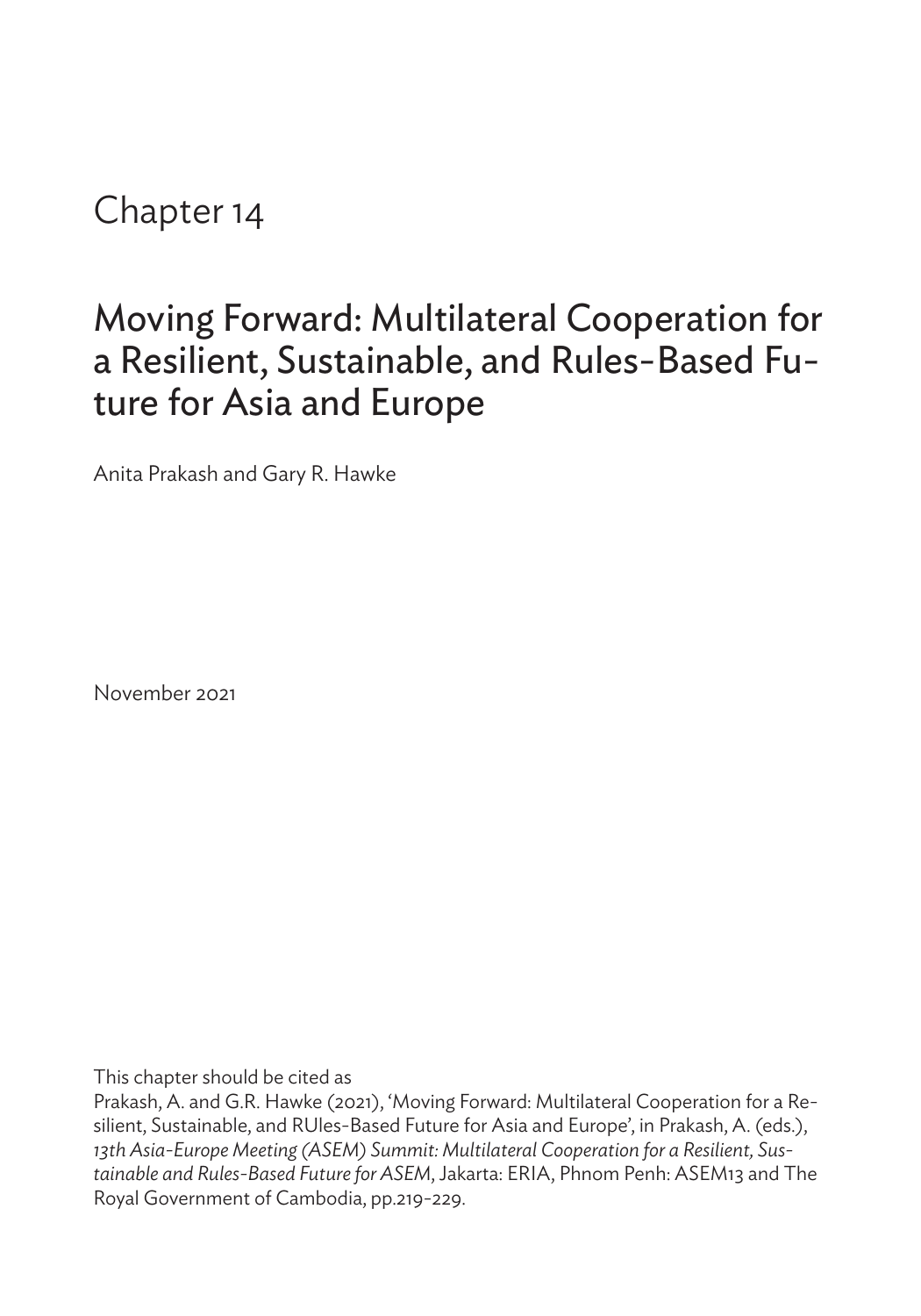# Moving Forward

# MULTILATERAL COOPERATION FOR A RESILIENT, SUSTAINABLE, AND RULES-BASED FUTURE FOR ASIA AND EUROPE

#### ANITA PRAKASH

GARY R. HAWKE

The Asia–Europe Meeting (ASEM) is designed to strengthen the links between Asia<br>and Europe, which would ensure the collective prosperity and inclusive growth<br>of the two regions. Since its inception in 1996, ASEM has played and Europe, which would ensure the collective prosperity and inclusive growth of the two regions. Since its inception in 1996, ASEM has played a key role as a forum for dialogue and cooperation in connecting Asia and Europe. ASEM is a collective effort towards addressing the demands of greater connectivity amongst the geographies, economies, and peoples of Asia and Europe. At the 10th ASEM Summit in 2014 in Italy, 'Leaders underscored the significance of connectivity between the two regions to economic prosperity and sustainable development' (ASEM 2014: para. 7). The 11th ASEM Summit in 2016 in Ulaanbaatar agreed to make ASEM responsive to emerging demands and the need for connectivity. Based on the recommendations of the ASEM Pathfinders Group on Connectivity (APGC) – co-chaired by the European External Action Service and the European Union (EU) presidency for the European group, and China and Japan for the Asian group – the 12th ASEM Summit in Brussels adopted possible 'Tangible Areas of Cooperation in the Field of Connectivity' that would serve as a guiding tool for the competent ASEM bodies to take the ASEM process forward and conduct activities aimed at pragmatic results within their areas of expertise.

In the span of a few months in 2021, the collective and coordinated features of ASEM have been impacted as the 13th ASEM Summit (ASEM13) is held amidst a global health emergency – the coronavirus disease (COVID-19) pandemic – that has led to unprecedented impacts on the lives of people and the economies of ASEM partners. The strength of ASEM, however, lies in its potential to bring Partner countries together and agree to a common pathway for recovery, and rebuild societies in the years ahead. The ASEM13 has a mission to set out the future pathway for ASEM – built on the principles of mutual growth, sustainable development, and rules-based multilateralism.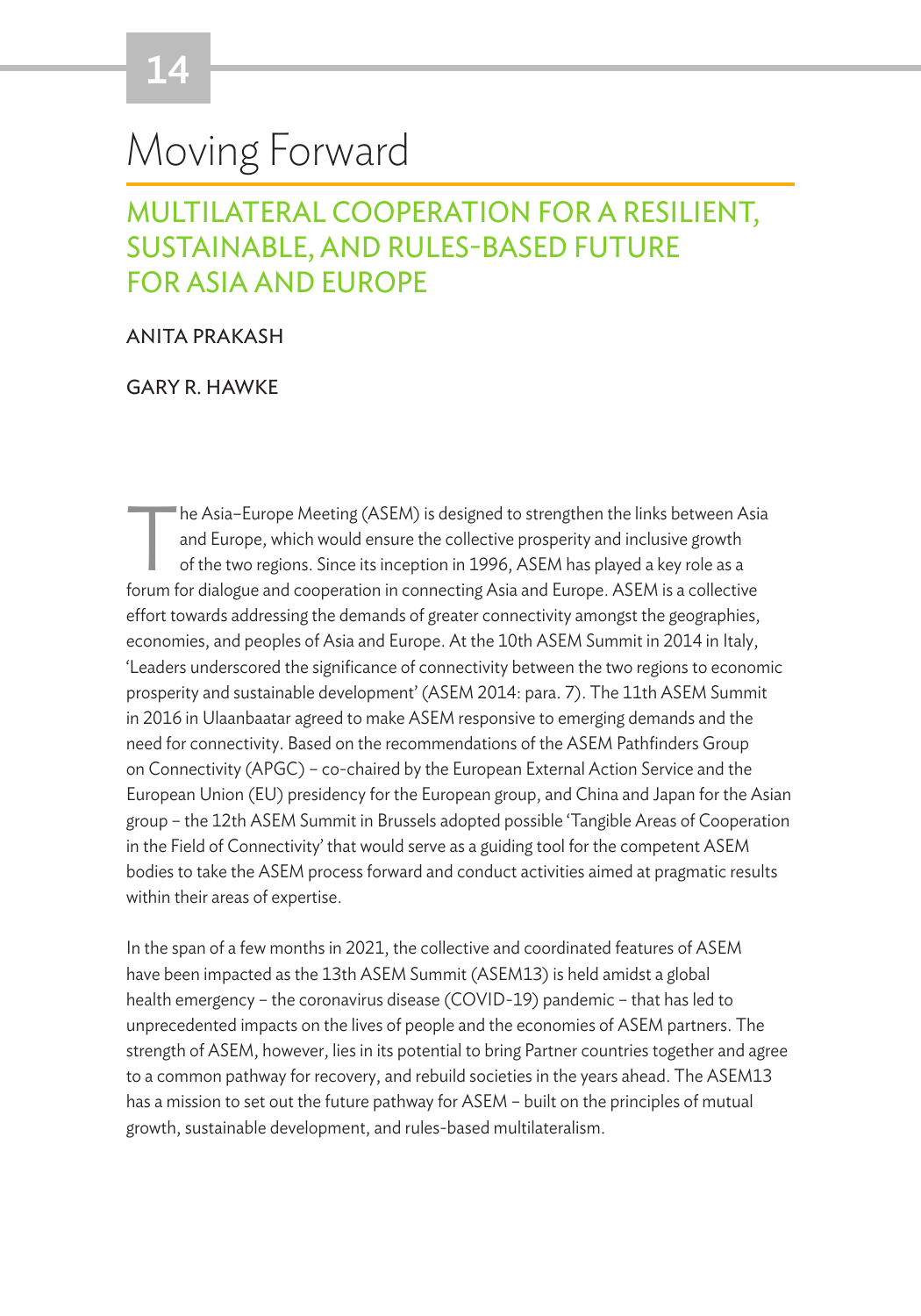### ASEM in Transition – Significance of 2021

The COVID-19 pandemic is an unprecedented challenge that has left no country untouched. Besides the devastating impacts on life and health, the world will face one of the most severe economic recessions in modern history.

The COVID-19 pandemic is threatening lives, livelihoods, and entire economies – erasing decades of economic progress, poverty reduction, and gains in human development. The world has made great strides in reducing extreme poverty in recent decades, but was not on track to reach the goal of ending it by 2030 even before the coronavirus hit – the pandemic could push about 100 million more people into extreme poverty in 2020 (World Bank, 2020).

All countries have been hit by various economic shocks – on demand, supply, and financing. The core value of ASEM – Asia–Europe Connectivity – is under stress, and has even been disrupted, amongst several Partner countries. The ASEM region is also facing severe challenges in meeting the goals of the 2030 Agenda for Sustainable Development.

The rapid spread of COVID-19 since the end of 2019 has put immense pressure on the economic and social conditions of emerging Asia. A sharp decline in the region's economic activity is anticipated in 2020. Gross domestic product (GDP) in 2020 is expected to decline by 2.9% on average in emerging Asia and by 2.8% in the Association of Southeast Asian Nations (ASEAN).<sup>1</sup> Growth rates are projected to return to levels similar to those before COVID-19 in 2021 – 6.8% in Emerging Asia and 5.6% in ASEAN (OECD, 2020a). It is estimated that growth will climb to 6.8% in 2021 as ground conditions gradually return to normalcy. Southeast Asia's economy as a whole is expected to contract in 2020 by 2.8% before growth resumes in 2021. Economic growth patterns in China and India are anticipated to follow the same trajectory. China's economy is expected to contract this year for the first time since the 1970s before GDP growth improves the following year. India's economy will also decline for the first time in more than 40 years and recover in 2021.

Indications of a healthy trade rebound are also limited, as the retention of border restrictions and deflated demand from advanced economies will likely impact Asia. Emerging Asian economies have limited fiscal space, especially as revenues decline. Work on large projects has weakened. Inflow of foreign direct investment is uncertain as advanced economies struggle with their own liquidity.

ASEAN consists of 10 countries: Brunei, Cambodia, Indonesia, the Lao People's Democratic Republic, Malaysia, Myanmar, the Philippines, Singapore, Thailand, and Viet Nam.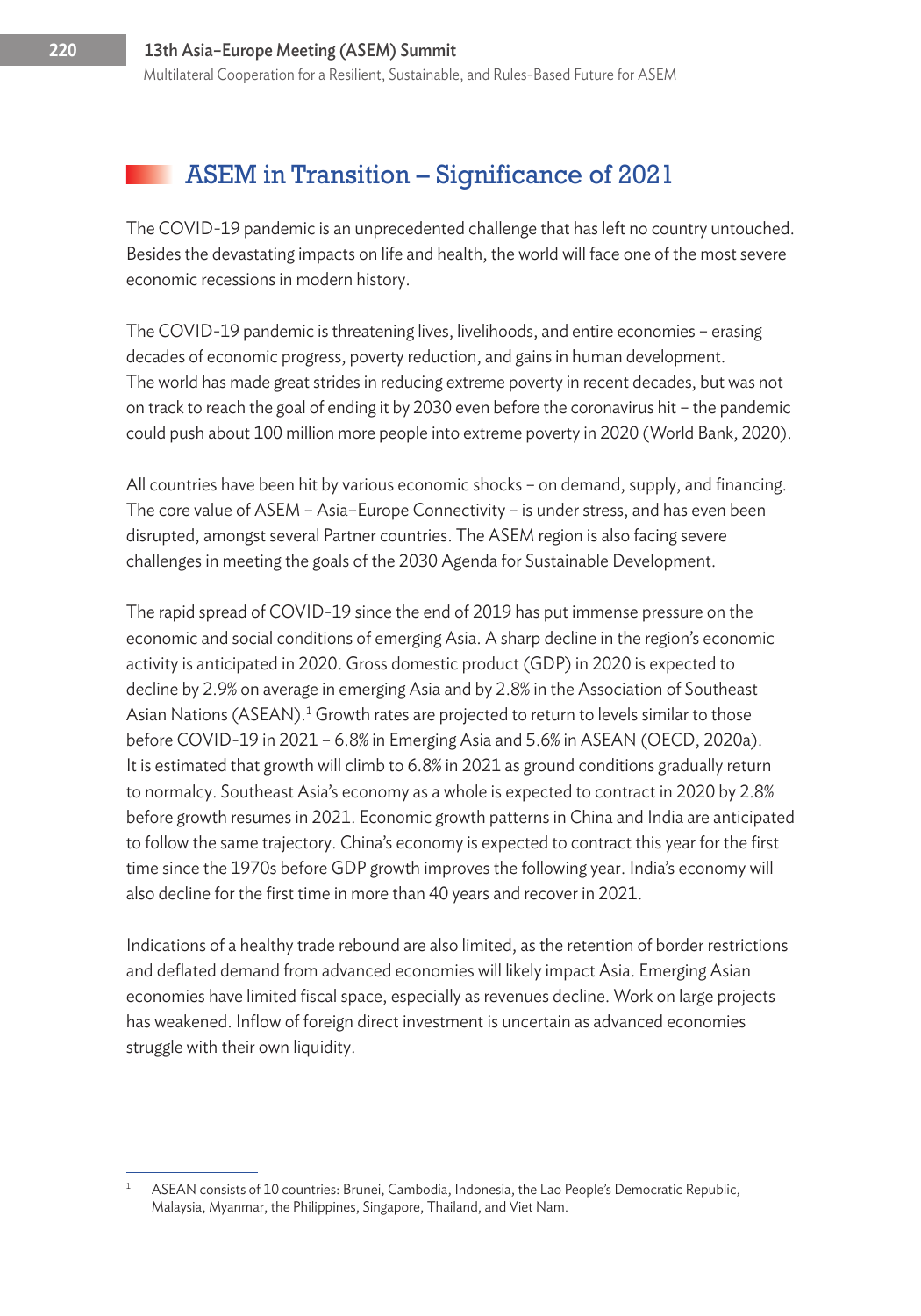Southeast Asia is particularly impacted by losses in travel and tourism, which constituted 12% of the economy. Small and medium-sized enterprises, which comprise more than 90% of the firms in the region, are particularly vulnerable to the downturn.

Europe is facing a similar downturn. Challenges to its economic recovery are severe, and require innovative policies and global cooperation. According to the EU summer forecast, the EU's economy is set to contract by 8.3% in 2020 and grow by 5.8% in 2021 (European Commission, 2020: 1).

The EU is working towards a resilient and sustainable recovery plan. It has agreed to mobilise €1.8 trillion for the coming years to fundamentally change its economic and social model with the climate and digital agenda. The EU is working to become carbon-neutral by 2050, and is coordinating all national recovery and resilience plans for the European Green Deal target. Europe worries of a K-shaped recovery in which the wealthier emerge better off. The recovery plans, therefore, are concentrated in the most affected regions and the most affected sectors.

# Mutual Growth for Asia and Europe: Resilient Trade and Global Value Chains

The ASEM region's prosperity is underwritten by trade and investments. Asia and Europe have a market of nearly 5 billion people, and inter-regional trade was \$32 trillion in 2018. Manufactured goods represent the largest share of trade between Asia and Europe. At present, China is the EU's biggest source of imports and its second-biggest export market. The EU and ASEAN countries have significantly consolidated their bilateral trading activity over the last decade, with the EU accounting for around 13% of ASEAN trade. Trade in services is also crucial for the smooth functioning of global value chains and has played a key role in the expansion of trade in Asia and Europe during the past decade.

The World Trade Organization (WTO) now forecasts a 9.2% decline in the volume of world merchandise trade for 2020, followed by a 7.2% rise in 2021 (Figure 1). These estimates are subject to an unusually high degree of uncertainty since they depend on the evolution of the pandemic and government responses to it (WTO, 2020).

Although the decline in trade during the COVID-19 pandemic is similar in magnitude to the global financial crisis of 2008–2009, the economic context is very different. The contraction in GDP has been much stronger in the current recession, while the fall in trade has been more moderate. As a result, the volume of world merchandise trade is only expected to decline by around twice as much as world GDP at market exchange rates, rather than six times as much during the 2009 collapse (WTO, 2020).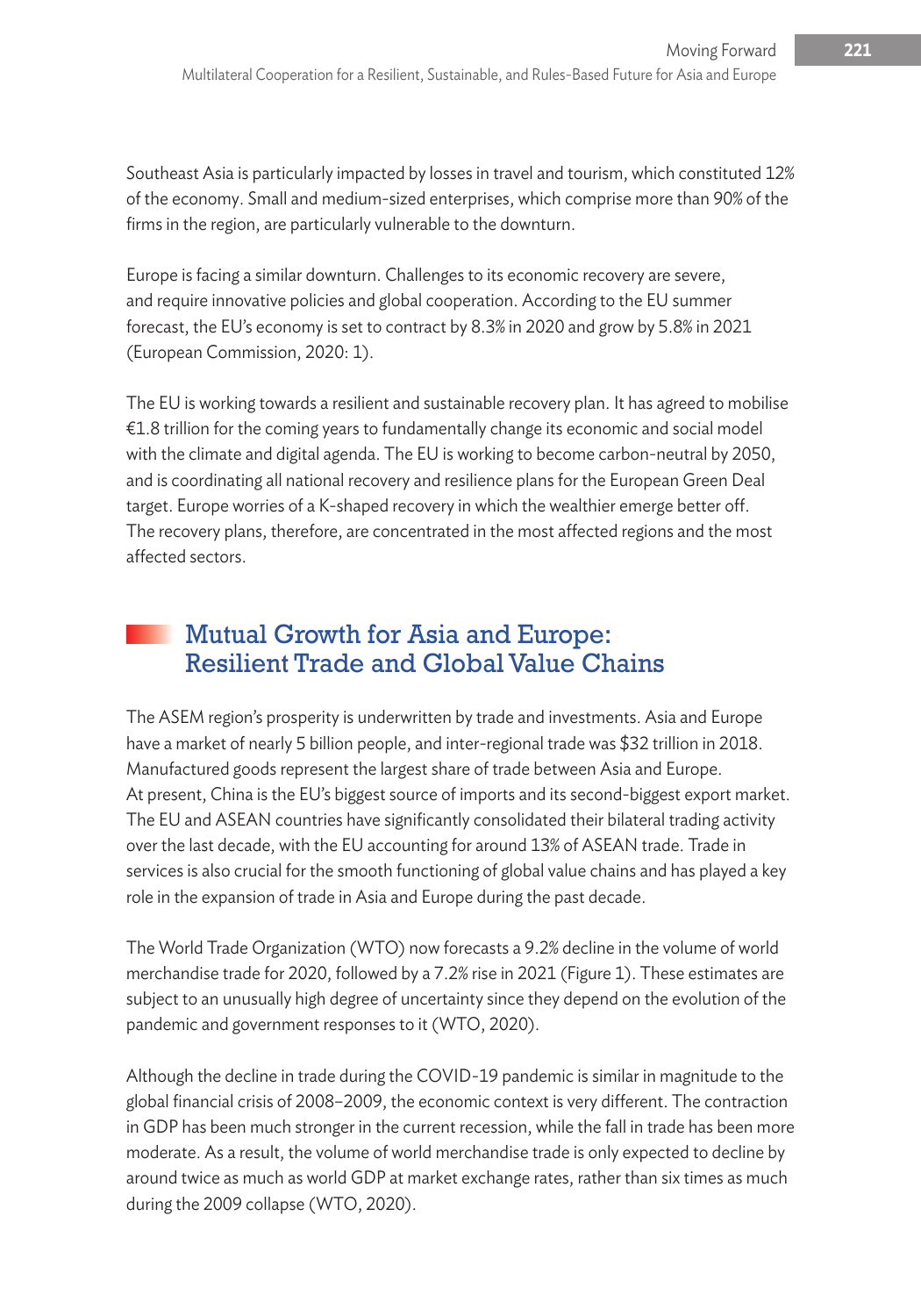

#### **Figure 1:** World Merchandise Trade Volume

Source: WTO (2020).

The pandemic has induced shocks to supply chains, disruptions in production, and the prospect of a global recession. The rapid spread of COVID-19 since the end of 2019 has resulted in tightened border controls and disruptions in production. At the same time, robust monetary and fiscal policies have propped up incomes, allowing consumption and imports to rebound once lockdowns are eased. There are several risks to a sustained recovery in the medium term. Investment and employment are key to recovery, but a sustained or recurrent run of COVID-19 may cause continued loss of trade between Asia and Europe. Close cooperation on trade and investment facilitation between Asian and European countries, with concurrent cooperation in the production and supply of vaccines and other public health measures, will ensure that ASEM resumes and grows its trading links collectively, for the mutual benefit of both Asia and Europe.

Trade between Asia and Europe will diminish in the short term; and the micro, small, and medium-sized enterprises; services trade; and tourism will be the most affected. A prolonged demand shock may weaken, or even decay, the supply chains between Asia and Europe. Moreover, the infusion of liquidity in the advanced economies of Asia and Europe will slow down or reverse the financial capital flows to the developing countries.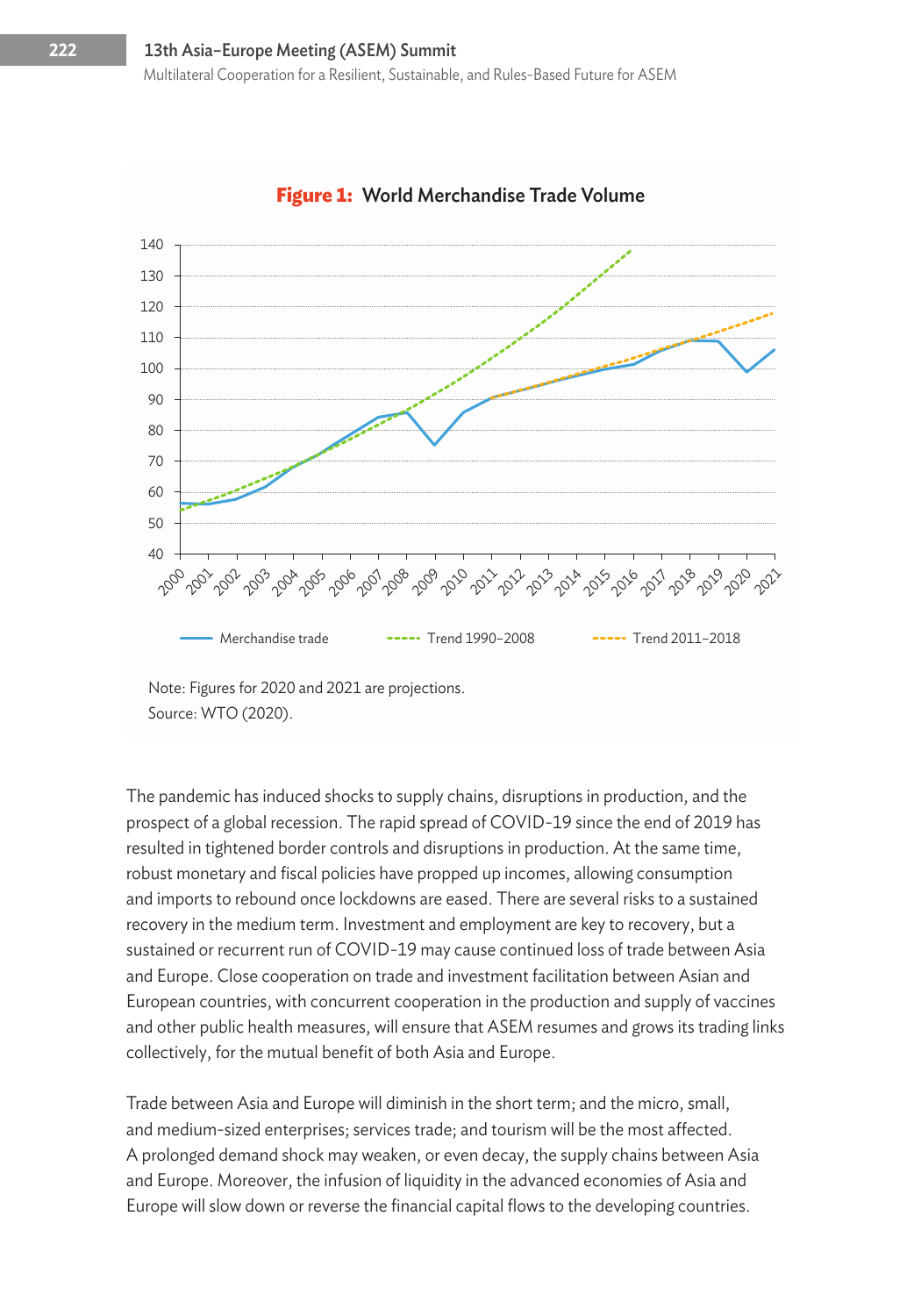Trade and investment facilitation, therefore, become a primary line of cooperation in ASEM. Parts of Asia and Europe have started to diversify their production value chains. This could grow with more urgency when demand returns in the economy. Asia and Europe must therefore work jointly on future-ready measures for trade and investment facilitation, and ensure the sourcing of intermediate and final goods through resilient and shortened supply links.

Short-term difficulties will present themselves, as the pandemic may continue to disturb established supply chains. These difficulties should not prevent ASEM from cooperating in a long-term trade and investment platform that is robust and beneficial to all partner countries – big or small.

# Sustainable Development: Achieving the SDG Targets in the Post-COVID-19 Phase

The year 2020 kickstarts the Decade of Action – a reaffirmation of the global commitment through accelerated efforts and sustainable solutions to the world's biggest challenges, ranging from eradicating poverty and reducing gender inequality to addressing climate change.

Yet, in only a brief period, the COVID-19 pandemic has disrupted efforts to achieve the 2030 Agenda for Sustainable Development. The global community finds itself in an unprecedented situation in which parallel health, economic, and social crises have left countries struggling to contain the epidemic and provide immediate financial relief for the many people affected by the associated macroeconomic downturns. The pandemic threatens to reverse years of progress on poverty, hunger, healthcare, and education. While the virus has impacted everyone, it is affecting the world's poorest and most vulnerable people the most.

UNESCAP (2019) reported that Asia and the Pacific needs to accelerate progress towards all the Sustainable Development Goals (SDGs) of the United Nations 2030 Agenda for Sustainable Development. On its current trajectory, the region will not achieve any of the 17 SDGs by 2030. To live up to the ambition of the 2030 Agenda, accelerated progress is required on all fronts. For three SDGs, the situation is deteriorating and urgent action is needed to reverse course.

Progress has been made towards some SDGs (1, 4, and 7) in Asia and the Pacific, but the rate of progress is insufficient. Even where good progress has been made, it is too slow for these goals to be met by 2030. For instance, while the most progress has been registered for delivering quality education (SDG 4), quicker progress is needed towards the goal's underlying targets. For more than half the SDGs, progress is stagnant or heading in the wrong direction in Asia. Little progress has been achieved towards ending hunger (SDG 2);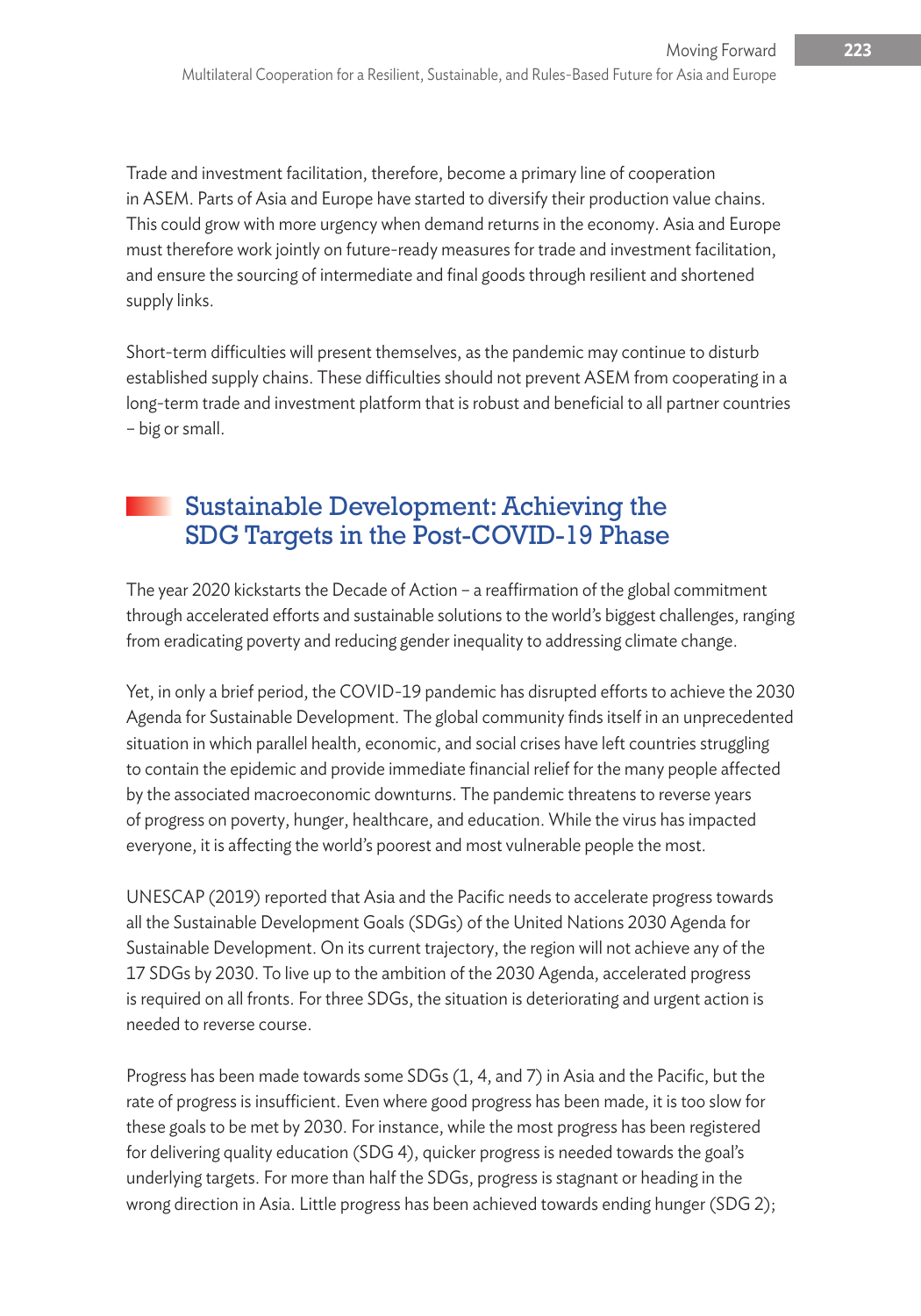supporting industry, innovation, and infrastructure (SDG 9); reducing inequalities (SDG 10); building sustainable cities and communities (SDG 11); combating climate change (SDG 13); protecting life below water (SDG 14) and life on land (SDG 15); or towards supporting peace, justice, and strong institutions (SDG 16). Negative trends have been registered in clean water and sanitation (SDG 6), ensuring decent work and economic growth (SDG 8), and supporting responsible consumption and production (SDG 12) (UNESCAP, 2019).

The COVID-19 pandemic has impacted the trend towards progress, and it is projected that Asia's progress will be slow or driven backwards. The loss in economic output of the region will be marred by the lack of progress towards the SDGs. Lack of progress towards SDG 17 could undermine the progress towards all the other SDGs, as it seeks to strengthen global partnerships and means of implementation to achieve the ambitious targets of the 2030 Agenda. Its underlying targets focus on measuring tax revenues, debt sustainability, statistical capacity, technology transfer, international cooperation, trade conditions, and policy coherence on sustainable development. Progress in all these areas is necessary to ensure that we have the means to finance, target, and implement policy solutions to achieve sustainable development (UNESCAP, 2019).

Across the world, European countries come closest to achieving the SDGs, but none are on track to achieve the goals by 2030. The 10 countries closest to achieving the SDGs are in Europe (SDSN and IEEP, 2019). Yet, Europe faces the greatest challenges on goals related to climate, biodiversity, and the circular economy, as well as in strengthening the convergence in living standards across countries and regions. In particular, countries need to accelerate progress towards climate change (SDG 13), sustainable consumption and production (SDG 12), the protection and conservation of biodiversity (SDGs 14 and 15), and sustainable agriculture and food systems (SDG 2).

Leadership from the EU is critical, not only because Europe needs to achieve the goals for its own benefit, but also because the 2030 Agenda is a global affirmation of the core values of the EU. The SDGs represent Europe's values, so the EU should use them as part of its external action (SDSN and IEEP, 2019). The European Green Deal is a decisive framework for Europe's sustainable development during the coming decade, and it should be leveraged as an instrument of cooperation with Asia for achieving the SDGs. The EU has tremendous global influence through its intellectual and policy leadership, its lead in SDG implementation, and the fact that the EU is the world's strongest champion of the rules-based multilateral order – with the United Nations Charter, institutions, and treaties at the core. ASEM must therefore be an important multilateral platform to pursue an ambitious and strategic SDG cooperation programme between Europe and Asia.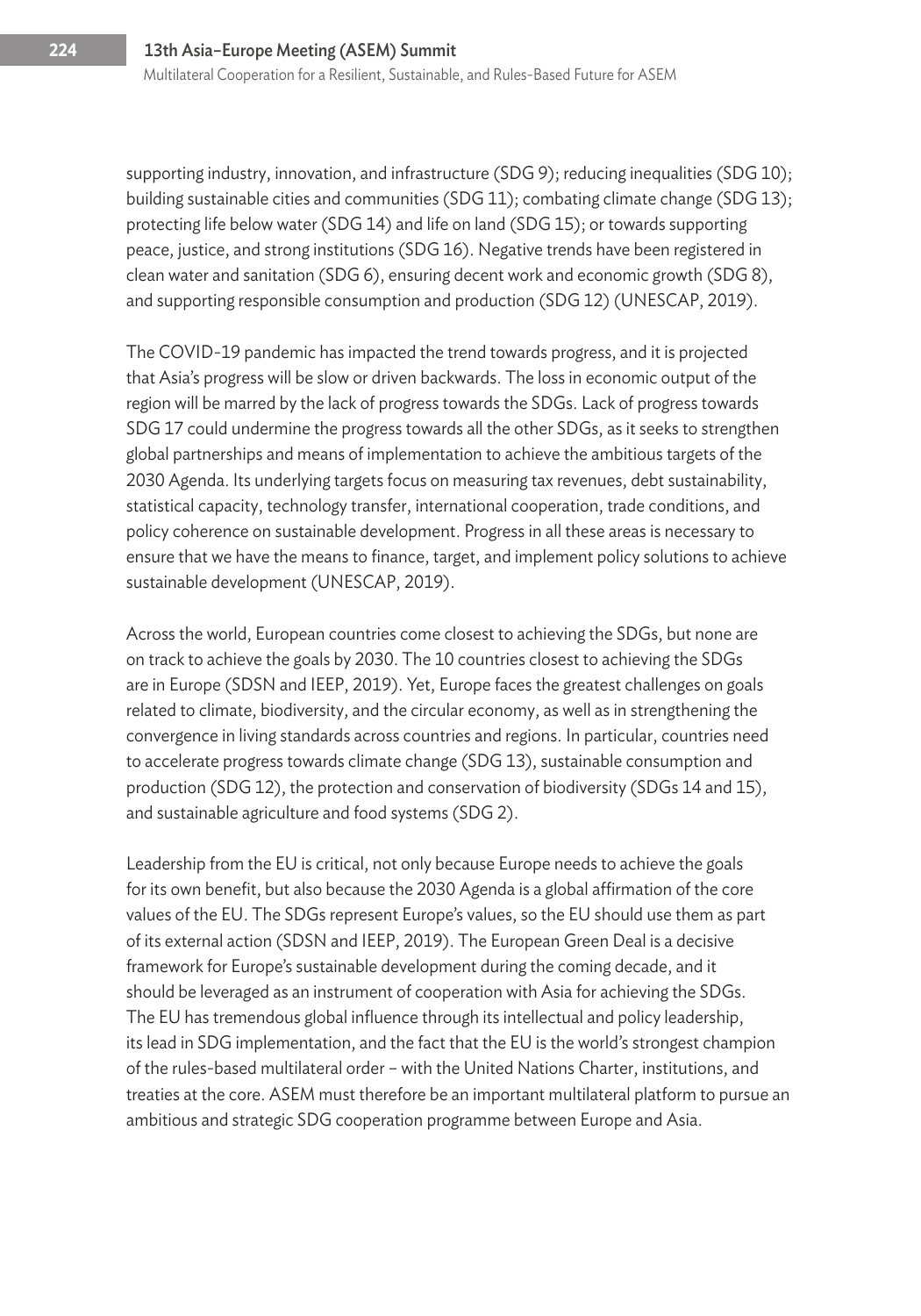ASEM chair statements of 2016 and 2018 recognise the global mandate for sustainable development. The ASEM dialogue mechanism, including its connectivity agenda, is best suited to support the pursuit of sustainable development and climate action in Asia and Europe. Finding resilient infrastructure and innovative solutions for food, health, and cybersecurity is closely related to sustainable development in Asia and Europe. ASEM working groups on sustainable development should use this as a framework for monitoring progress in the coming years.

## Infrastructure and Institutional Connectivity for the Digital World

The digital economy is here to stay. As industries, employment, trade, and economic growth continue to change under the influence of digitalisation, the ASEM region must reap the benefits of this progress. ASEM must also take leadership in ensuring that digitalisation promotes inclusiveness, especially for youth and women. Asia and Europe have different levels of digital infrastructure. However, mutual cooperation for the development of services, human capital, regulations for data protection, e-commerce, and taxation require greater institutional linkages between Asia and Europe. ASEM has not been able to create a platform which addresses the important pillar of the digital economy in Asia and Europe. When the world recovers from COVID-19, it will have the opportunity to build back better. The 13th ASEM Summit will be an opportune time to fill this gap in ASEM cooperation.

Structural transformation and employment generation in Asia and Europe will address the demands of the digital economy through greater integration and institutional cooperation. Backward and forward integration of the global value chains of the digital economy are important for and between Asia and Europe. ASEM's role in trade facilitation and the movement of skilled people suited for the digital economy will be both timely and valuable for institutional connectivity in ASEM region. Policies for consumer protection and privacy, competition policy, the taxation system, and cybersecurity also require greater attention and global calibration.

Key documents such as the ASEAN ICT Masterplan, 2020 have stressed the inclusive and affordable aspects of the digital economy. Europe's Digital Single Market strategy outlines digital opportunities for people and business through policies that embody societal values and promote inclusiveness. The APGC adopted a connectivity plan in 2018 which lists cross-border e-commerce, including the involvement of micro, small, and medium-sized enterprises, as a focus area for the ASEM partners. This confluence of Asia, Europe, and ASEM in an inclusive and value-based digital economy could well become the face of Asia–Europe connectivity in this decade.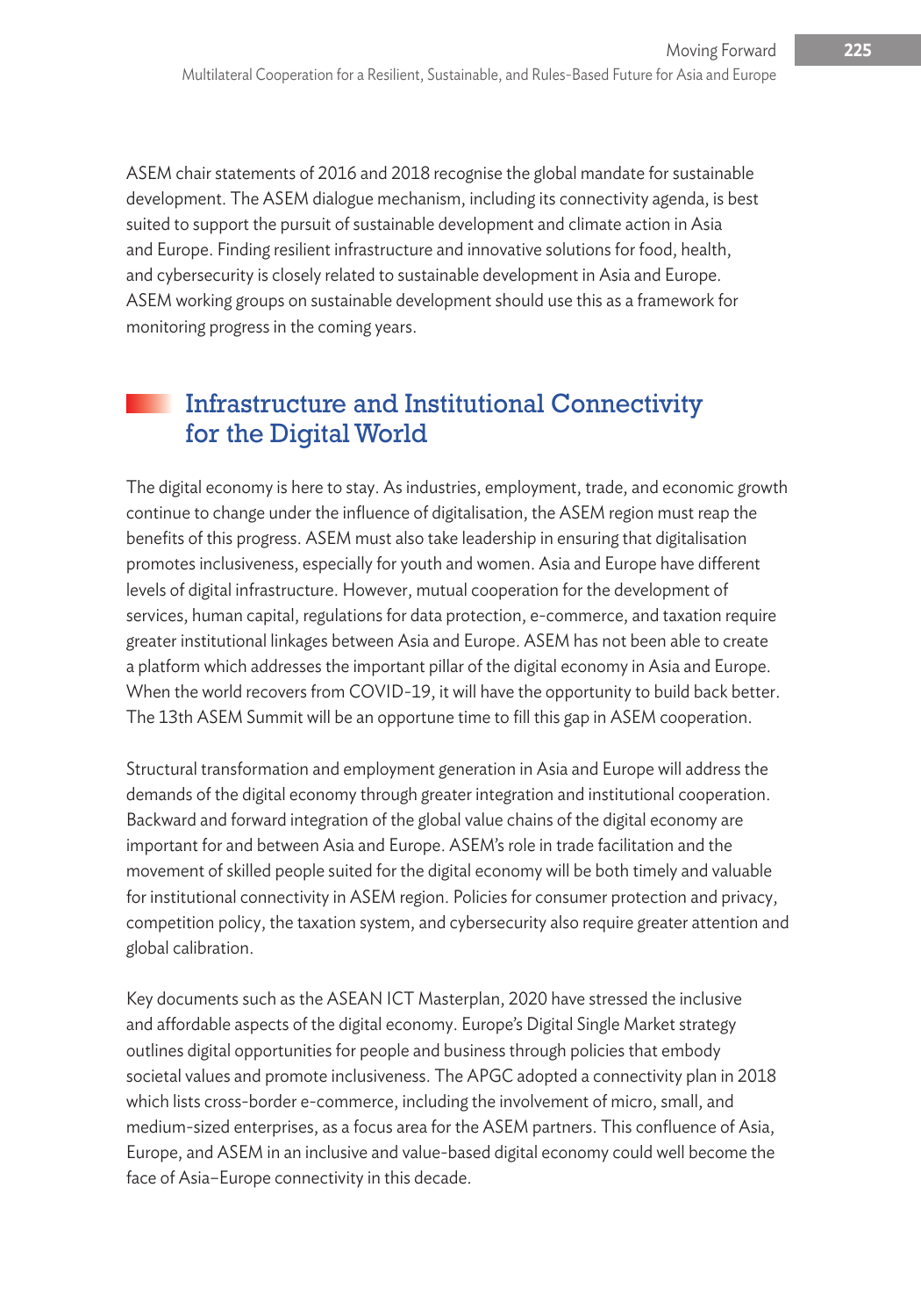### Multilateralism, Global Actions, and a Rules-Based World: ASEM's Role

International cooperation will be the key to reviving growth, restoring incomes, and normalising movement across borders. Rebuilding and recovery from the pandemic should entail equal opportunity for all countries.

The future of ASEM is linked to restoring multilateralism and rules-based global governance which recognises diversity, yet leaves no one behind. It is worth noting that multilateralism has provided stability and prosperity to a great number of countries for nearly a century. The most recent global financial crisis could be addressed through multilateral action and cooperation. However, the rules-based multilateral order is under severe stress, and ASEM has a profound responsibility to reaffirm and contribute to restoring multilateralism. The pandemic has magnified the gaps in multilateral actions towards sustainable development, climate action, financial stability, and international trade. As ASEM reaffirms its commitment to multilateralism in all its statements, the time is ripe to actively support groups and international organisations that are working towards this goal. ASEM is an informal organisation of countries in Asia and Europe which share common interests. It would be an appropriate next step for ASEM to reach out to multilateral bodies which need strengthening and support. In turn, ASEM would help the multilateral processes to address the post-pandemic recovery, and solidify the global governance and rules-based order that seeks to support the well-being of all peoples.

Global governance of connectivity is also a new challenge, as countries contest and compete for technology which provides interconnections. Managing the internet is most apparent, but the technology underlying electronic commerce and the financial system is much more significant. The traditional chapters of trade agreements – on goods, services, and investment – while still contentious, are now subordinate to the field of technology. In 2021, ASEM must contribute to global actions which aim to resolve this challenge.

ASEM must be seen to contribute to the global governance architecture if its , irrespective of size and income, are to emerge stronger from the pandemic-induced economic downturn and build back a better and more inclusive future for themselves. Neither multilateralism nor global governance exist for their own sake. The ultimate test for both is for them to create prosperity that is inclusive and sustainable. ASEM must spell out, and provide action on, its preferred aspects of multilateralism. Multilateral bodies, such as the WTO, and intergovernmental and less formal platforms, such as the Group of Twenty (G20), are leading their and regions to participate in trade, investment, financial stability, sustainable development, and economic integration. ASEM has to represent itself in these organisations, as the influencer and shaper of rules-based multilateralism which is capable of recognising diversity and leaving no one behind.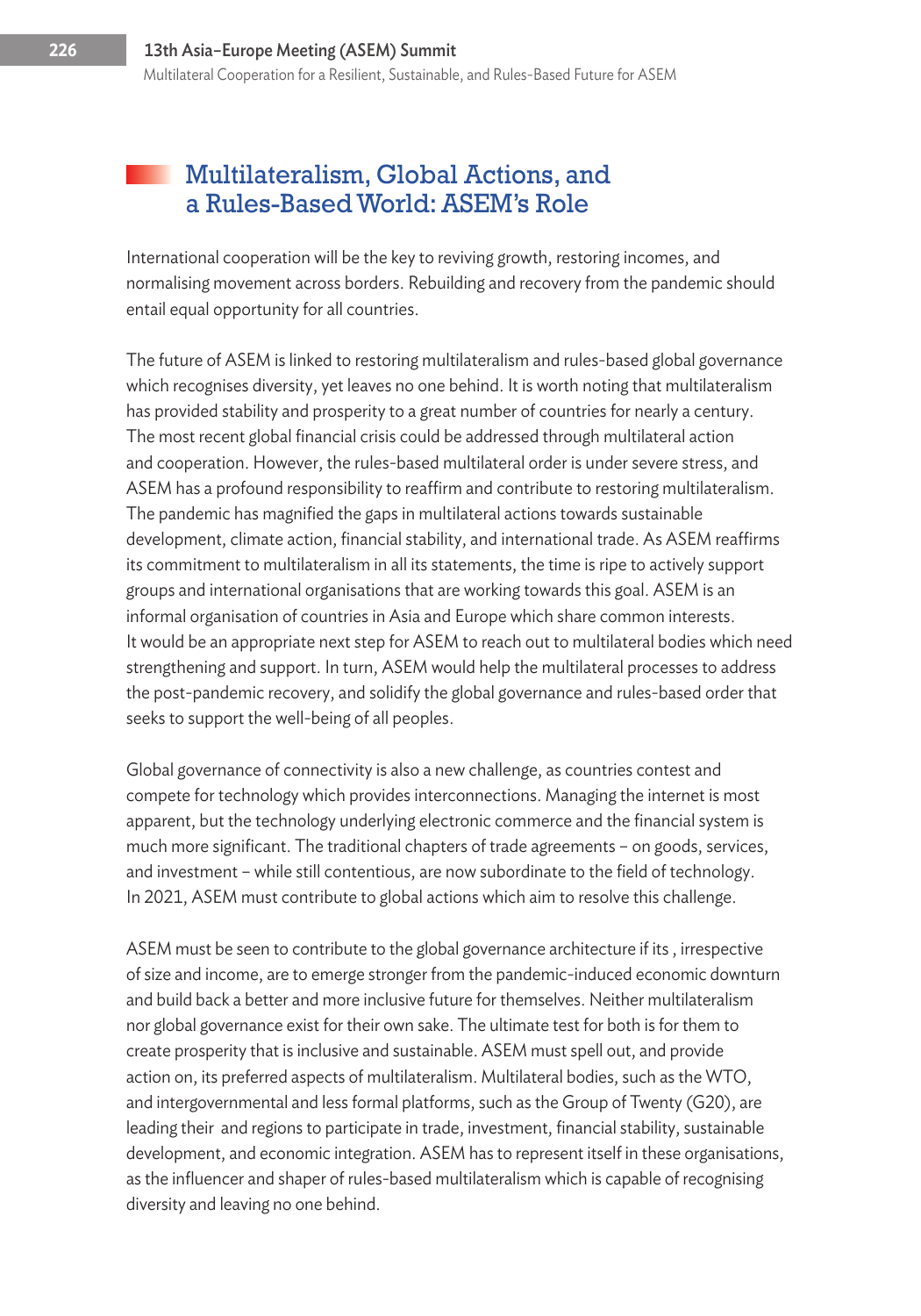## Towards the 14th ASEM Summit: Cambodia's Vision, Global Realities, and Key Priorities Ahead

Cambodia's vision for ASEM – and the priority actions within the focus areas of ASEM connectivity – was notable for its grasp of regional needs and global realities. The Economic Research Institute for ASEAN and East Asia (ERIA) has served the successive chairs of ASEM in writing the connectivity agenda, and supporting the APGC's tasks through research and policy recommendations. Cambodia's request for a plenary study on an inclusive, sustainable, and future-ready ASEM was made to ERIA, and the resultant study conjoins Cambodia's vision with actionable policies for ASEM's future. Predating the COVID-19 crisis, the Cambodian chair of the ASEM13 recognised early that ASEM is entering a phase which is characterised by rapid changes and disruptions across all three pillars of ASEM connectivity and cooperation. Asia and Europe face an urgency amongst their peoples and stakeholders because of advances in technology, innovation, automation, robotics, digital platforms, and greater connectivity. These issues are prompting innovative economic and financial cooperation, sustainable growth, and movement of people and investment to new locations. New areas of cooperation in finance, innovation, infrastructure, global health, and multilateral governance are no longer a choice. This ought to be in the blueprint of ASEM connectivity in the future – to make ASEM future-proof and to help Asia and Europe to address the global and regional challenges together.

The 13th ASEM Summit will take place in 2021 – a year after its scheduled date in 2020 – as the COVID-19 pandemic disrupted the fabric of connectivity amongst people within and between countries. Even as countries recover from the health crisis and rebuild economies, ASEM has the opportunity to assess and give direction to the future of Asia–Europe relations. The previous chapters in this book have covered a wide range of sectoral assessment and priority actions for ASEM.

In moving towards the 14th ASEM Summit, many of the global and regional issues will likely remain, and demand ASEM's response. Trade tensions amongst larger economies will continue to persist, even if parts thereof are resolved. Political and social tensions related to communities and gender in many parts of the world will weigh upon development strategies, especially those related to employment, SDGs, climate action, and the digital economy. The monitoring (and implementation) of public health plans, SDG performance, youth employment, and gender equality will be important areas for national strategies for growth.

As connectivity plans in Asia and Europe compete with each other for resources and geographical influence, countries in Asia and Europe must align these plans with debt sustainability, resilient growth, and the trust quotient. Security challenges that simmer below the surface of important supply chain routes in the Indo-Pacific, with direct implications for trade connectivity between Asia and Europe, must be addressed and resolved.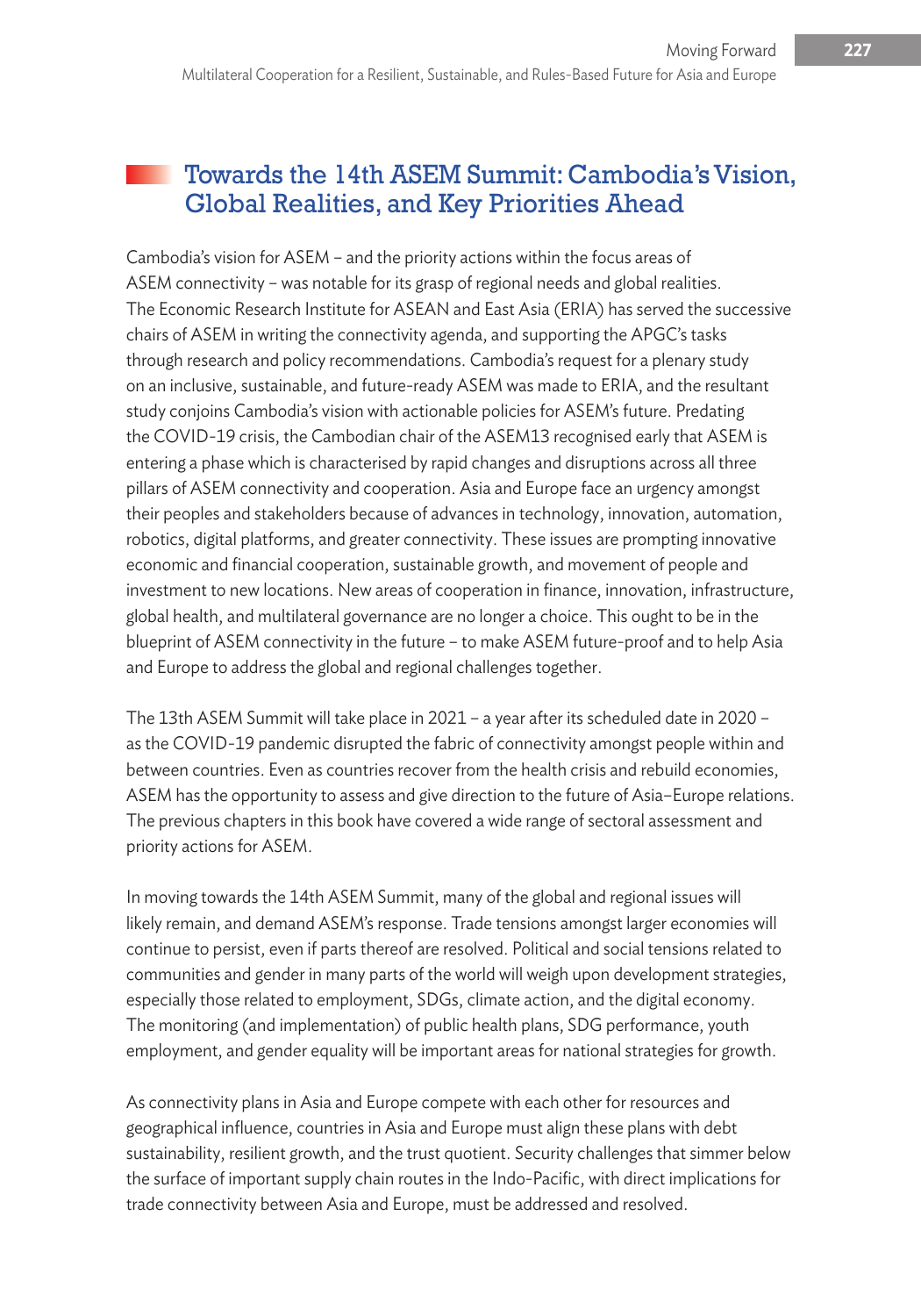The pandemic provides a time to build back better. For ASEM, this is an opportunity to train its focus on women and youth. In doing so, the twin challenge of human capital and productivity can be addressed in Asia and Europe, and the social and economic worth of two influential sections of people can be prioritised in all policies.

All the events around ASEM imply that ASEM must take a lead – in reconnecting countries and societies in the post-pandemic world, and in mobilising Asia and Europe towards a connected, sustainable, and inclusive future. The global pandemic provides the sober reflection to see that attempts to retreat into self-sufficiency will not significantly diminish risk and will only lead to diminished well-being. Even in areas such as medical equipment and supplies, interdependence is inescapable. In addition, the lessons of the pandemic reveal that international cooperation is much more part of the solution than of the problem.

The benefits of reconnecting economies, reversing the disruption to trade and transport links, and addressing transboundary challenges, offer immediate and deserved benefits to all people (UNECE, 2020). Concerted action will yield better results in the context of the regional frameworks of collaboration, which provide critical building blocks for multilateralism.

From Cambodia, ASEM will travel to Europe for its 14th summit. The European chair must take these priority areas forward to ensure that ASEM's work reduces barriers to connectivity, acts to create prosperity, and strengthens trust in collective action at all levels.

# **REFERENCES**

ASEM (2014), 'Responsible Partnership for Sustainable Growth and Security', Chair's Statement of the 10th Asia–Europe Meeting, Milan, 16–17 October.

ASEM (2016), '20 Years of ASEM: Partnership for the Future through Connectivity', Chair's Statement of the 11th Asia–Europe Meeting, Ulaanbaatar, 15–16 July.

ASEM (2018), 'Global Partners for Global Challenges', Chair's Statement of the 12th Asia–Europe Meeting, Brussels, 18–19 October.

European Commission (2020), 'European Economic Forecast: Summer 2020 (Interim)', *Institutional Paper*, No. 132. Luxembourg: European Commission.

Kharas, H, D.J. Snower, and S. Strauss (2020), 'Policy Brief. The Future of Multilateralism: Responsible Globalization That Empowers Citizens and Leaves No One Behind', G20/T20 Task Force 5: The Future of Multilateralism and Global Governance. Riyadh.